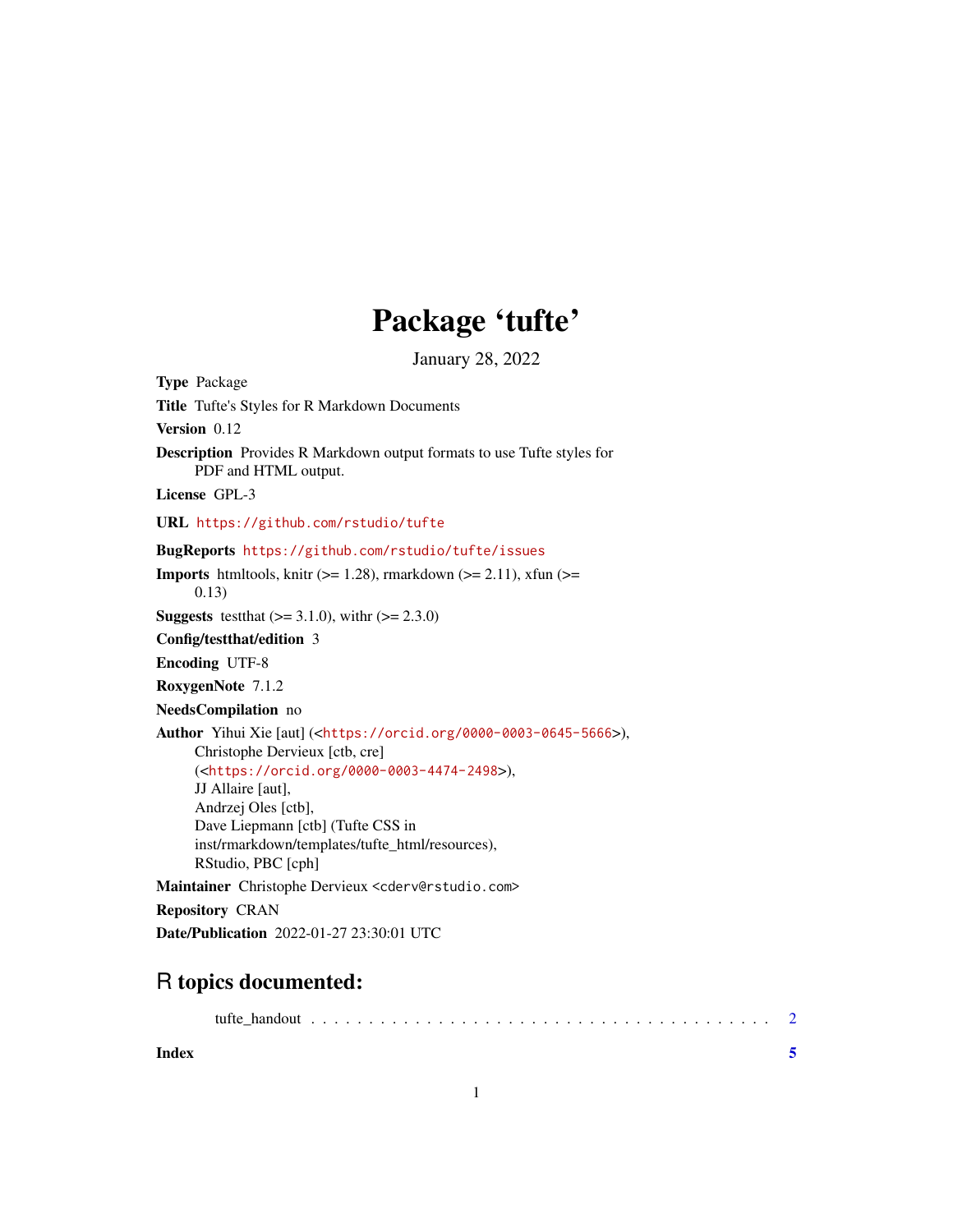<span id="page-1-0"></span>

#### Description

Templates for creating handouts according to the style of Edward R. Tufte and Richard Feynman.

#### Usage

```
tufte_handout(
  fig_width = 4,
  fig_height = 2.5,
  fig_crop = TRUE,
 dev = "pdf",highlight = "default",
  ...
\mathcal{E}tufte_book(
  fig_width = 4,
  fig_height = 2.5,
 fig_crop = TRUE,
  dev = "pdf",
 highlight = "default",
  ...
)
tufte_html(
  ...,
  tufte_features = c("fonts", "background", "italics"),
  tufte_variant = c("default", "envisioned"),
  margin_references = TRUE
)
newthought(text)
margin_note(text, icon = "⊕")
quote_footer(text)
sans_serif(text)
```
#### Arguments

| fig_width  | Default width (in inches) for figures  |
|------------|----------------------------------------|
| fig_height | Default height (in inches) for figures |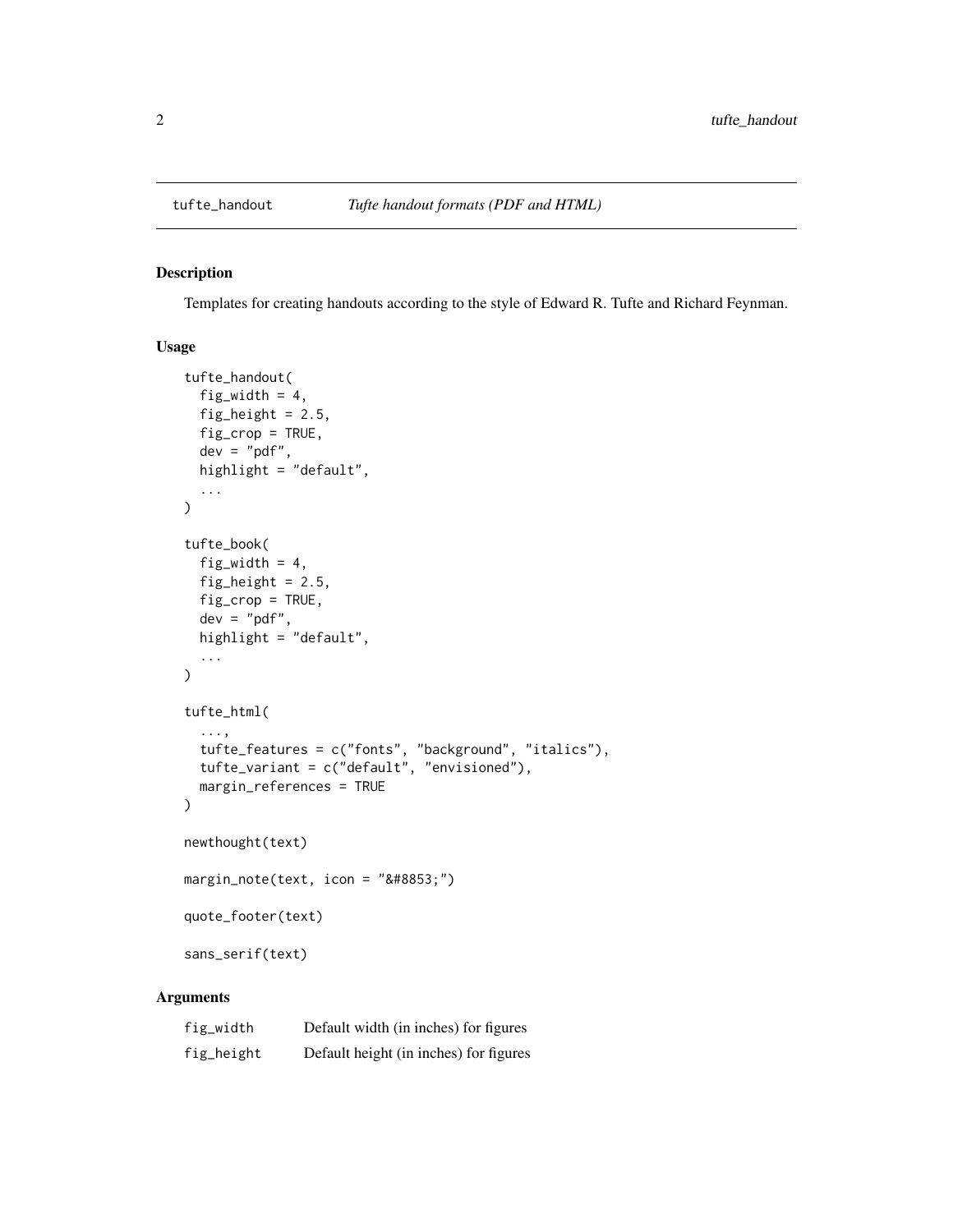<span id="page-2-0"></span>

| fig_crop          | Whether to crop PDF figures with the command pdf crop. This requires the<br>tools pdfcrop and ghostscript to be installed. By default, fig_crop = TRUE<br>if these two tools are available.                                                                                                                                                                                                                                                                |
|-------------------|------------------------------------------------------------------------------------------------------------------------------------------------------------------------------------------------------------------------------------------------------------------------------------------------------------------------------------------------------------------------------------------------------------------------------------------------------------|
| dev               | Graphics device to use for figure output (defaults to pdf)                                                                                                                                                                                                                                                                                                                                                                                                 |
| highlight         | Syntax highlighting style. Supported styles include "default", "tango", "pyg-<br>ments", "kate", "monochrome", "espresso", "zenburn", and "haddock". Pass<br>NULL to prevent syntax highlighting.                                                                                                                                                                                                                                                          |
|                   | Other arguments to be passed to pdf_document or html_document (note you<br>cannot use the template argument in tufte_handout or the theme argument in<br>tufte_html(); these arguments have been set internally)                                                                                                                                                                                                                                           |
|                   | tufte_features A character vector of style features to enable: fonts stands for the et-book<br>fonts in the tufte-css project, background means the lightyellow background<br>color of the page, and italics means whether to use italics for the headers. You<br>can enable a subset of these features, or just disable all of them by NULL. When<br>this argument is not used and the tufte_variant argument is not default, no<br>features are enabled. |
| tufte_variant     | A variant of the Tufte style. Currently supported styles are default (from the<br>tufte-css project), and envisioned (inspired by the project Envisioned CSS<br>https://github.com/nogginfuel/envisioned-css but essentially just sets<br>the font family to Roboto Condensed, and changed the background/foreground<br>colors).                                                                                                                           |
| margin_references |                                                                                                                                                                                                                                                                                                                                                                                                                                                            |
|                   | Whether to place citations in margin notes.                                                                                                                                                                                                                                                                                                                                                                                                                |
| text              | A character string to be presented as a "new thought" (using small caps), or a<br>margin note, or a footer of a quote                                                                                                                                                                                                                                                                                                                                      |
| icon              | A character string to indicate there is a hidden margin note when the page width<br>is too narrow (by default it is a circled plus sign)                                                                                                                                                                                                                                                                                                                   |

#### Details

tufte\_handout() provides the PDF format based on the Tufte-LaTeX class: [https://tufte-late](https://tufte-latex.github.io/tufte-latex/)x. [github.io/tufte-latex/](https://tufte-latex.github.io/tufte-latex/).

tufte\_html() provides the HTML format based on the Tufte CSS: [https://edwardtufte.github](https://edwardtufte.github.io/tufte-css/). [io/tufte-css/](https://edwardtufte.github.io/tufte-css/).

newthought() can be used in inline R expressions in R Markdown (e.g. '`r newthought(Some text)''), and it works for both HTML ('<span class="newthought">text</span>') and PDF ('\newthought{text}') output.

margin\_note() can be used in inline R expressions to write a margin note (like a sidenote but not numbered).

quote\_footer() formats text as the footer of a quote. It puts text in '<footer></footer>' for HTML output, and after '\hfill' for LaTeX output (to right-align text).

sans\_serif() applies sans-serif fonts to text.

#### References

See <https://rstudio.github.io/tufte/> for an example.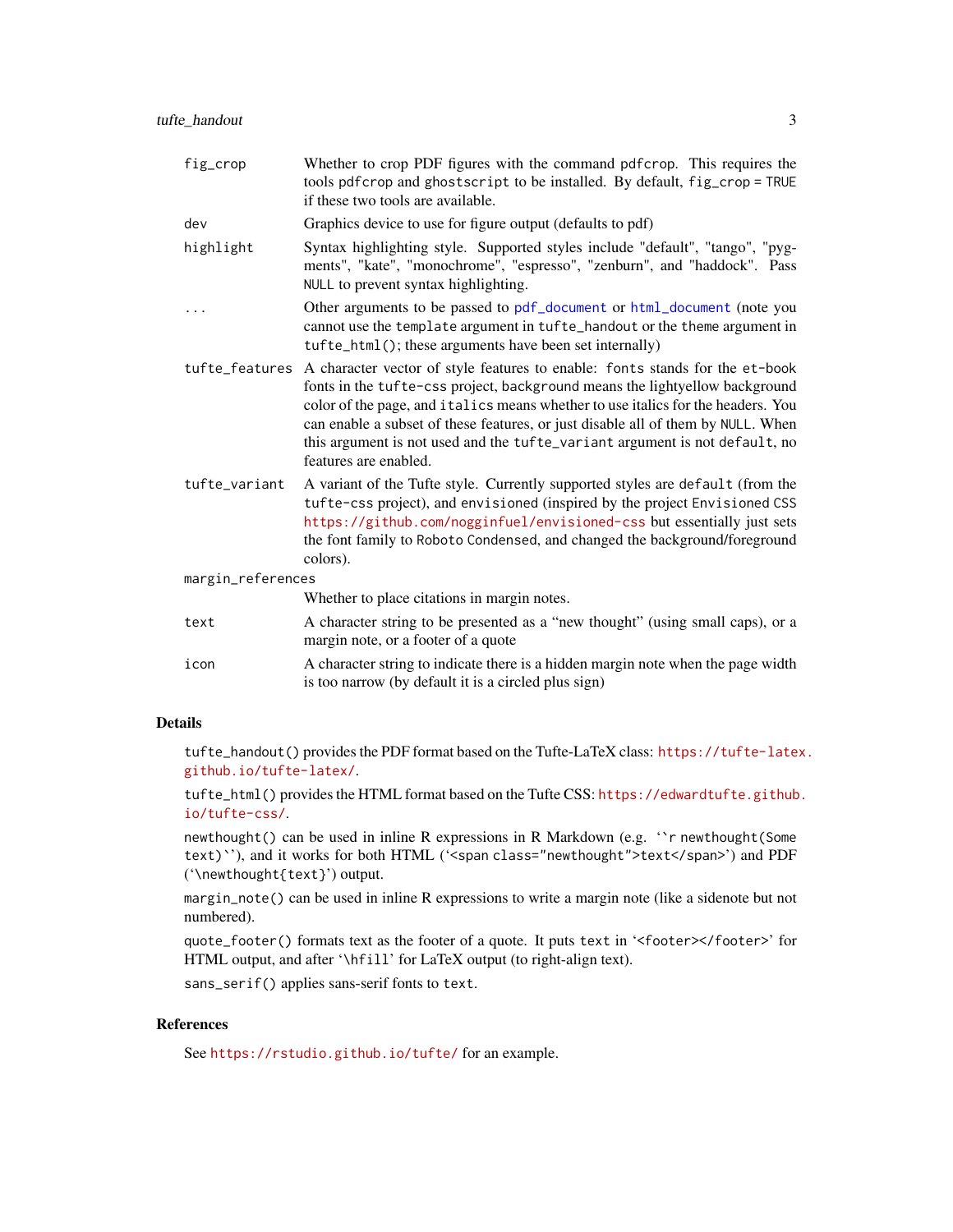4 tufte\_handout

### Examples

library(tufte) newthought('In this section')